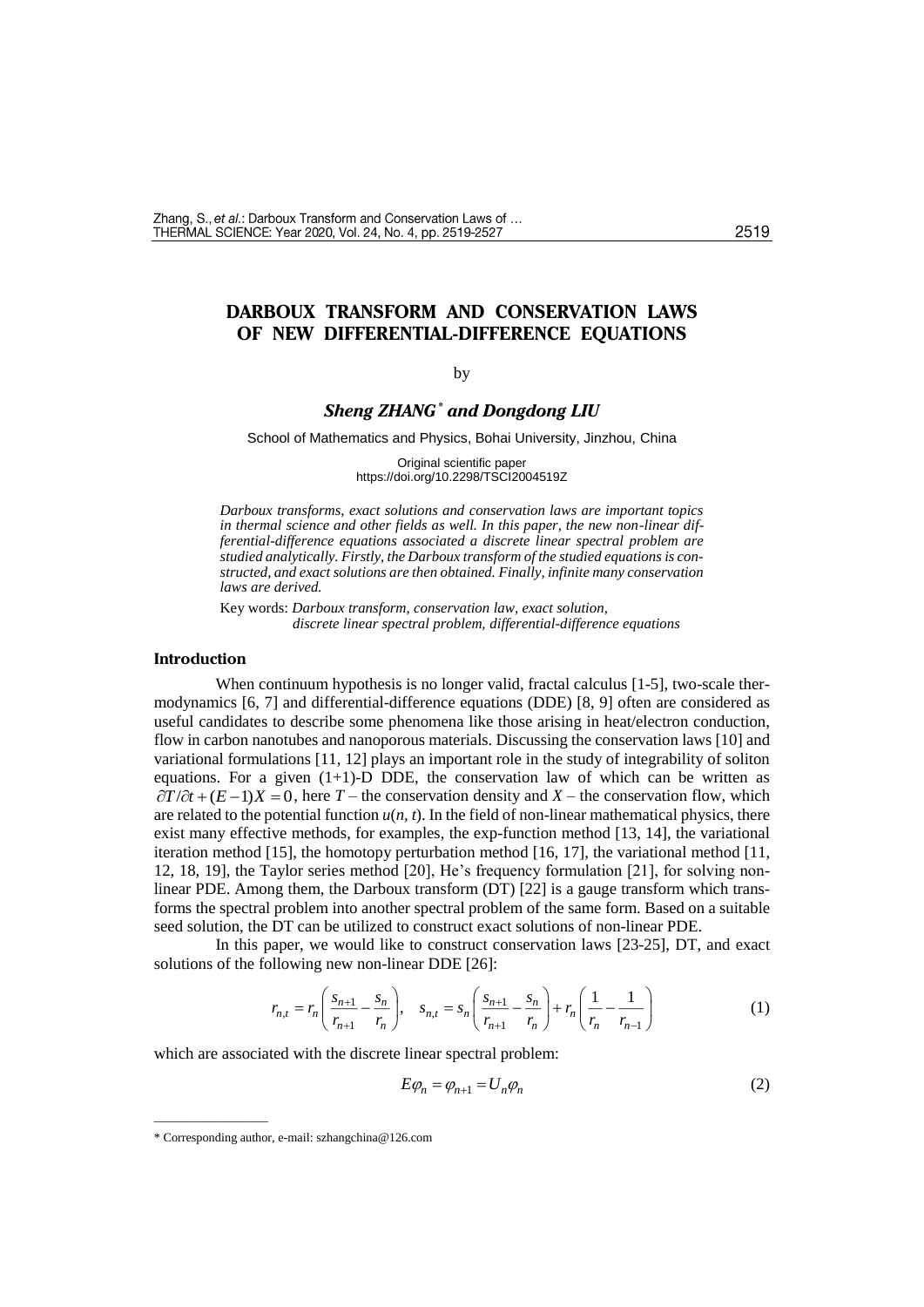$$
\varphi_{n,t} = V_n \varphi_n \tag{3}
$$

$$
U_n = \begin{pmatrix} \lambda r_n + s_n & r_n \\ 1 & 0 \end{pmatrix} \tag{4}
$$

$$
V_n = \begin{pmatrix} \frac{\lambda}{2} + \frac{s_n}{r_n} & 1\\ \frac{1}{r_{n-1}} & -\frac{\lambda}{2} \end{pmatrix}
$$
 (5)

where  $\lambda_t = 0$  is the spectral parameter,  $\varphi_n = (\varphi_{1,n}, \varphi_{2,n})^T$  – the eigenfunction vector,  $T$  – the transpose of the matrix,  $E$  – the shift operator defined by  $Ef(n,t) = f(n+1,t) \equiv f_{n+1}$ ,<br> $E^{-1}f(n,t) = f(n-1,t) \equiv f_{n-1}$ ,  $r_n = r_n(t)$  and  $s_n = s_n(t)$  – the potential functions.

# **Darboux transform of eqs. (1)**

Constructing the DT of eq. (1) is to find such a gauge transform:

$$
\overline{\varphi}_n = T_n \varphi_n \tag{6}
$$

of eqs. (2) and (3) so that  $\bar{\varphi}_n$  satisfies another discrete linear spectral problem with the same formal Lax pair:

$$
\overline{\varphi}_{n+1} = \overline{U}_n \overline{\varphi}_n \tag{7}
$$

$$
\overline{\varphi}_{n,t} = \overline{V}_n \overline{\varphi}_n \tag{8}
$$

where  $T<sub>n</sub>$  is a two-order undetermined matrix, and:

$$
\overline{U}_n = \begin{pmatrix} \lambda \overline{r}_n + \overline{s}_n & \overline{r}_n \\ 1 & 0 \end{pmatrix} \tag{9}
$$

$$
\overline{V}_n = \begin{pmatrix} \frac{\lambda}{2} + \frac{\overline{s}_n}{\overline{r}_n} & 1\\ \frac{1}{\overline{r}_{n-1}} & -\frac{\lambda}{2} \end{pmatrix}
$$
\n(10)

Namely:

$$
T_{n+1}U_n = \bar{U}_n T_n, \quad T_{n,t} + T_n V_n = \bar{V}_n T_n \tag{11}
$$

For this purpose, we suppose that:

$$
T_n = \begin{bmatrix} (1+b_n)\lambda + a_n & b_n \\ c_n & \lambda + d_n \end{bmatrix}
$$
 (12)

where  $a_n$ ,  $b_n$ ,  $c_n$ , and  $d_n$  are all functions of *n* and *t* to be determined later. Take two basic solutions of eqs. (2) and (3) when  $\lambda = \lambda_i$ :

$$
\varphi_n(\lambda_j) = [\varphi_{1,n}(\lambda_j), \varphi_{2,n}(\lambda_j)]^T, \quad \psi_n(\lambda_j) = [\psi_{1,n}(\lambda_j), \psi_{2,n}(\lambda_j)]^T
$$
\n(13)

2520

where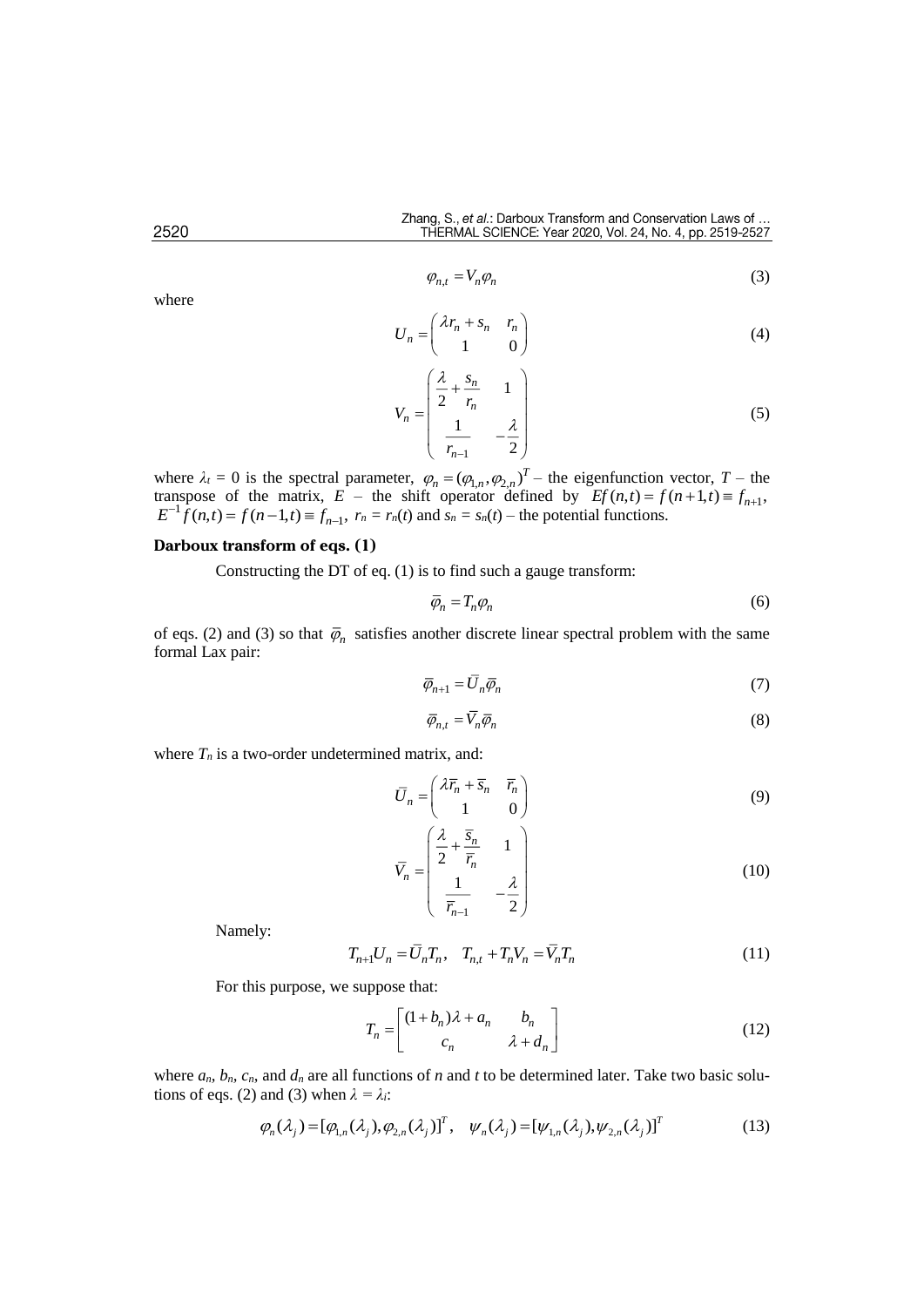If there exist constants  $\gamma_j$  ( $j = 1, 2$ ) satisfying:

$$
[(1+b_n)\lambda_j + a_n]\varphi_{1,n}(\lambda_j) + b_n\varphi_{2,n}(\lambda_j) - \gamma_j\{[(1+b_n)\lambda_j + a_n]\psi_{1,n}(\lambda_j) + b_n\psi_{2,n}(\lambda_j)\} = 0 \tag{14}
$$

$$
c_n \varphi_{1,n}(\lambda_j) + (\lambda_j + d_n) \varphi_{2,n}(\lambda_j) - \gamma_j [c_n \psi_{1,n}(\lambda_j) + (\lambda_j + d_n) \psi_{2,n}(\lambda_j)] = 0 \tag{15}
$$

which can be equivalently rewritten as a linear system:

$$
[(1+b_n)\lambda_j + a_n] + \sigma_j b_n = 0, \quad c_n + \sigma_j(\lambda_j + d_n) = 0
$$
\n(16)

where

$$
\sigma_j = \sigma_j(n) = \frac{\varphi_{2,n}(\lambda_j) - \gamma_j \psi_{2,n}(\lambda_j)}{\varphi_{1,n}(\lambda_j) - \gamma_j \psi_{1,n}(\lambda_j)}, \quad j = 1, 2
$$
\n(17)

then we solve eq. (16) and obtain:

$$
a_n = \frac{\lambda_2 \sigma_1(n) - \lambda_1 \sigma_2(n)}{\lambda_2 - \lambda_1 + \sigma_2(n) - \sigma_1(n)}, \quad b_n = \frac{\lambda_1 - \lambda_2}{\lambda_2 - \lambda_1 + \sigma_2(n) - \sigma_1(n)}\tag{18}
$$

$$
c_n = \frac{\sigma_1(n)\sigma_2(n)(\lambda_1 - \lambda_2)}{\sigma_1(n) - \sigma_2(n)}, \quad d_n = \frac{\sigma_1(n)\lambda_1 - \sigma_2(n)\lambda_2}{\sigma_2(n) - \sigma_1(n)}\tag{19}
$$

$$
\sigma_j(n+1) = \frac{1}{\lambda_j r_n + s_n + r_n \sigma_j(n)}, \quad \sigma_j(n-1) = \frac{1 - \sigma_j(n)(\lambda_j r_{n-1} + s_{n-1})}{r_{n-1} \sigma_j(n)} \tag{20}
$$

From eqs. (12), (16), and (17), we can see that  $\det T(\lambda)$  is a quadratic polynomial in  $\lambda$ . When det $T(\lambda) = 0$ , eqs. (18)-(20) show  $a_{n+1}$ ,  $b_{n+1}$ ,  $c_{n+1}$ , and  $d_{n+1}$  satisfy the following equations:

$$
r_n c_{n+1} = b_n, \quad r_n d_{n+1} = a_n r_n - s_n b_n
$$

$$
r_n a_{n+1} (1 + b_n) = (1 + b_{n+1})[(1 + b_n)(s_n b_n + d_n r_n) - a_n b_n r_n]
$$
(21)

$$
[(a_{n+1}s_n + b_{n+1})(1+b_n) - r_n a_n a_{n+1}](1+b_n) = (1+b_{n+1})[(a_n s_n + r_n c_n)(1+b_n) - a_n^2 r_n]
$$
 (22)

*Theorem 1*. When the matrix  $U_n$  determined by eq. (7) has the same form as  $U_n$  in eq. (4), the transforms:

$$
\overline{r}_n = \frac{1 + b_{n+1}}{1 + b_n} r_n, \quad \overline{s}_n = \frac{s_n (1 + b_{n+1}) + r_n a_{n+1} - a_n \overline{r}_n}{1 + b_n}
$$
(23)

map the old potential functions  $r_n$  and  $s_n$  into new potential functions  $\overline{r}_n$  and  $\overline{s}_n$ .

*Proof.* Let  $T_n^{-1} = T_n^* / \det T_n$  and:

$$
T_{n+1}U_nT_n^* = \begin{bmatrix} f_{11}(\lambda, n) & f_{12}(\lambda, n) \\ f_{21}(\lambda, n) & f_{22}(\lambda, n) \end{bmatrix}
$$
 (24)

then we have: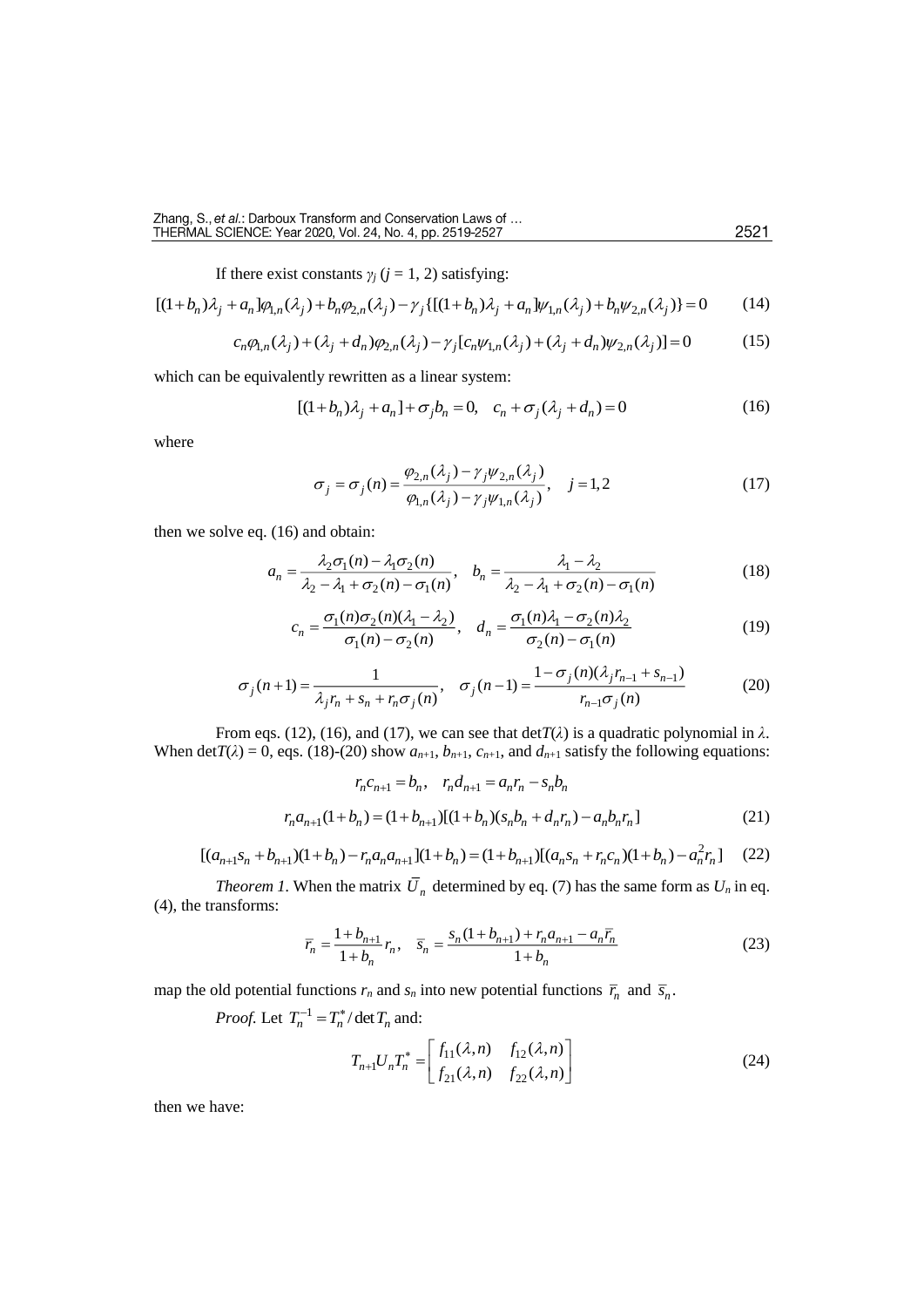$$
f_{11}(\lambda, n) = \lambda^3 r_n (1 + b_{n+1}) + \lambda^2 [a_{n+1}r_n + (s_n + d_n r_n)(1 + b_{n+1})] +
$$
  
+ 
$$
\lambda [b_{n+1} + a_{n+1}(s_n + d_n r_n) + (1 + b_{n+1})(d_n s_n - c_n r_n)] + (a_{n+1} s_n + b_{n+1})d_n - a_{n+1}c_n r_n
$$
 (25)

$$
f_{12}(\lambda, n) = \lambda^2 r_n (b_{n+1} + 1) + \lambda [a_{n+1}r_n + (a_n r_n - b_n s_n)(1 + b_{n+1})] + (a_n a_{n+1}r_n - a_{n+1}b_n s_n - b_n b_{n+1}) +
$$
  
+  $\lambda [b_{n+1} + a_{n+1}(s_n + d_n r_n) + (1 + b_{n+1})(d_n s_n - c_n r_n)] + (a_{n+1} s_n + b_{n+1})d_n - a_{n+1}c_n r_n$  (26)

$$
+ \lambda [b_{n+1} + a_{n+1}(s_n + d_n r_n) + (1 + b_{n+1})(d_n s_n - c_n r_n)] + (a_{n+1} s_n + b_{n+1})d_n - a_{n+1} c_n r_n \tag{26}
$$
  

$$
f_{12}(\lambda, n) = \lambda^2 r_n (b_{n+1} + 1) + \lambda [a_{n+1} r_n + (a_n r_n - b_n s_n)(1 + b_{n+1})] +
$$

$$
+(a_n a_{n+1} r_n - a_{n+1} b_n s_n - b_n b_{n+1})
$$
\n<sup>(27)</sup>

$$
f_{21}(\lambda, n) = \lambda^2 (c_{n+1}r_n + 1) + \lambda (c_{n+1}s_n + d_{n+1} + c_{n+1}d_n r_n + d_n) +
$$
  
+ 
$$
(c_{n+1}d_n s_n + d_n d_{n+1} - c_n c_{n+1} r_n)
$$
 (28)

$$
f_{22}(\lambda, n) = \lambda (c_{n+1}r_n - b_n) + (a_n c_{n+1}r_n - b_n c_{n+1} s_n - b_n d_{n+1})
$$
\n(29)

which hint  $f_{11}(\lambda, n)$  is a cubic polynomial in  $\lambda$ ,  $f_{12}(\lambda, n)$  and  $f_{21}(\lambda, n)$  are all quadratic polynomials in  $\lambda$ , and  $f_{22}(\lambda, n) = 0$ . Thus, eq. (24) can be rewritten:

$$
T_{n+1}U_nT_n^* = (\det T_n)P_n
$$
\n(30)

where

$$
P_n = \begin{bmatrix} P_{11}^{(1)}(n)\lambda + P_{11}^{(0)}(n) & P_{12}^{(0)}(n) \\ P_{21}^{(0)}(n) & 0 \end{bmatrix}
$$
 (31)

From eqs. (30) and (31), we have:

$$
T_{n+1}U_n = P_n T_n \tag{32}
$$

and determine that:

ne that:  
\n
$$
P_{11}^{(1)}(n) = \frac{r_n(1+b_{n+1})}{1+b_n}, \quad P_{11}^{(0)}(n) = \frac{s_n(1+b_{n+1}) + r_n a_{n+1} - \frac{a_n r_n (1+b_{n+1})}{1+b_n}}{1+b_n}
$$
\n(33)

$$
P_{12}^{(0)}(n) = \frac{r_n(1+b_{n+1})}{1+b_n}, \quad P_{21}^{(0)}(n) = \frac{r_n c_{n+1}}{b_n}
$$
(34)

by comparing the coefficients of  $\lambda^2$ ,  $\lambda$ , and  $\lambda^0$  in eq. (32).

In view of eqs.  $(21)-(23)$ , we obtain:

$$
P_{11}^{(1)}(n) = \overline{r}_n, \quad P_{11}^{(0)}(n) = \overline{s}_n, \quad P_{12}^{(0)}(n) = \overline{r}_n, \quad P_{21}^{(0)}(n) = 1 \tag{35}
$$

That is to say  $P_n = U_n$ . The proof of *Theorem 1* is end.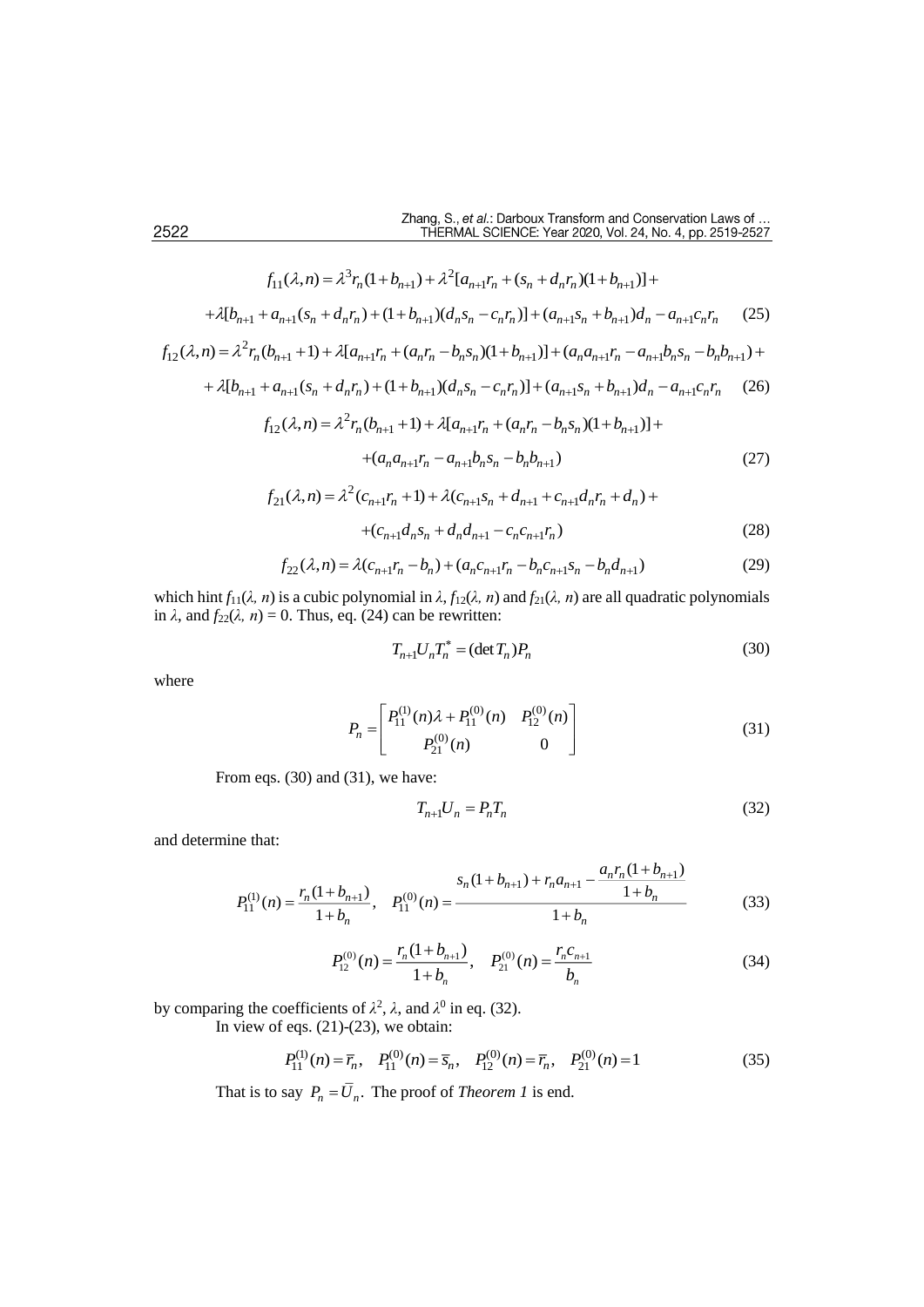*Theorem 2.* Under the transforms (6) and (23), the matrix  $V_n$  in eq. (8) can be determined through eq. (10) which has the same form as  $V_n$  in eq. (5).

*Proof.* Supposing  $T_n^{-1} = T_n^* / \det T_n$  and letting:

 $11^{(1, n)}$   $812$  $\begin{array}{c|cc} & x & x & x \\ & & g_{21}(\lambda,n) & g_{22} \end{array}$  $(T_{n,t} + T_n V_n) T_n^* = \begin{vmatrix} g_{11}(\lambda, n) & g_{12}(\lambda, n) \\ g_{21}(\lambda, n) & g_{22}(\lambda, n) \end{vmatrix}$  $T_{n+1} + T_n V_n T_n^* = \begin{bmatrix} g_{11}(\lambda, n) & g_{12}(\lambda, n) \end{bmatrix}$  $g_{21}(\lambda, n)$   $g_{22}(\lambda, n)$  $\lambda$ , n)  $g_{12}(\lambda)$  $\lambda$ , n)  $g_{22}(\lambda)$ \*  $\begin{bmatrix} g_{11}(\lambda,n) & g_{12}(\lambda,n) \end{bmatrix}$ + $T_n V_n T_n^* = \begin{bmatrix} 611 & 612 & 612 \\ g_{21}(\lambda, n) & g_{22}(\lambda, n) \end{bmatrix}$ (36)

similarly we have:

$$
g_{11}(\lambda, n) = \frac{1 + b_n}{2} \lambda^3 + \lambda^2 \left[ \frac{a_n}{2} + \frac{s_n (1 + b_n)}{r_n} + b_{n,t} + \frac{d_n (1 + b_n)}{2} \right] +
$$
  
+  $\lambda \left\{ a_{n,t} + \frac{a_n s_n}{r_n} + \frac{b_n}{r_{n-1}} + d_n \left[ \frac{a_n}{2} + \frac{s_n (1 + b_n)}{r_n} + b_{n,t} \right] - c_n \left( 1 + \frac{b_n}{2} \right) \right\} +$   
+  $d_n \left( a_{n,t} + \frac{a_n s_n}{r_n} + \frac{b_n}{r_{n-1}} \right) - c_n (a_n + b_{n,t})$  (37)  

$$
= (1 + b_n) \lambda^2 + \lambda \left\{ (a_n + b_{n,t}) (1 + b_n) + a_n \left( 1 + \frac{b_n}{2} \right) - b_n \left[ \frac{a_n}{2} + \frac{s_n (1 + b_n)}{2} + b_{n,t} \right] \right\}
$$

$$
+ d_n \left( a_{n,t} + \frac{a_n s_n}{r_n} + \frac{b_n}{r_{n-1}} \right) - c_n (a_n + b_{n,t})
$$
(37)  

$$
g_{12}(\lambda, n) = (1 + b_n) \lambda^2 + \lambda \left\{ (a_n + b_{n,t})(1 + b_n) + a_n \left( 1 + \frac{b_n}{2} \right) - b_n \left[ \frac{a_n}{2} + \frac{s_n (1 + b_n)}{r_n} + b_{n,t} \right] \right\}
$$

$$
+ a_n (a_n + b_{n,t}) - b_n \left( a_{n,t} + \frac{a_n s_n}{r_n} + \frac{b_n}{r_{n-1}} \right)
$$
 (38)

$$
g_{21}(\lambda, n) = \left(\frac{1}{r_{n-1}} + c_n\right) \lambda^2 + \lambda \left(c_{n,t} + \frac{c_n s_n}{r_n} + \frac{2d_n}{r_{n-1}} + c_n d_n\right) +
$$
  
+  $d_n \left(c_{n,t} + \frac{c_n s_n}{r_n} + \frac{d_n}{r_{n-1}}\right) - (d_{n,t} + c_n) c_n$  (39)  

$$
g_{22}(\lambda, n) = -\frac{1+b_n}{2} \lambda^3 - \left[\frac{d_n (1+b_n)}{2} + \frac{a_n}{2}\right] \lambda^2 +
$$
  
+ 
$$
\left[(d_{n,t} + c_n)(1+b_n) - b_n \left(\frac{c_n}{2} + \frac{1}{r_{n-1}}\right) - \frac{a_n d_n}{2}\right] \lambda
$$
  
-  $b_n \left(c_{n,t} + \frac{c_n s_n}{r_n} + \frac{d_n}{r_{n-1}}\right) + (d_{n,t} + c_n) a_n$  (40)

which show  $g_{11}(\lambda, n)$  and  $g_{22}(\lambda, n)$  are all cubic polynomials in  $\lambda$ ,  $g_{12}(\lambda, n)$  and  $g_{21}(\lambda, n)$  are all quadratic polynomials in *λ*. It is easy to see from eqs. (2) and (3) that:

$$
\sigma_{j,t} = \frac{1}{r_{n-1}} - \left(\lambda_j + \frac{s_n}{r_n}\right) \sigma_j(n) - \sigma_j^2(n), \quad j = 1, 2
$$
\n(41)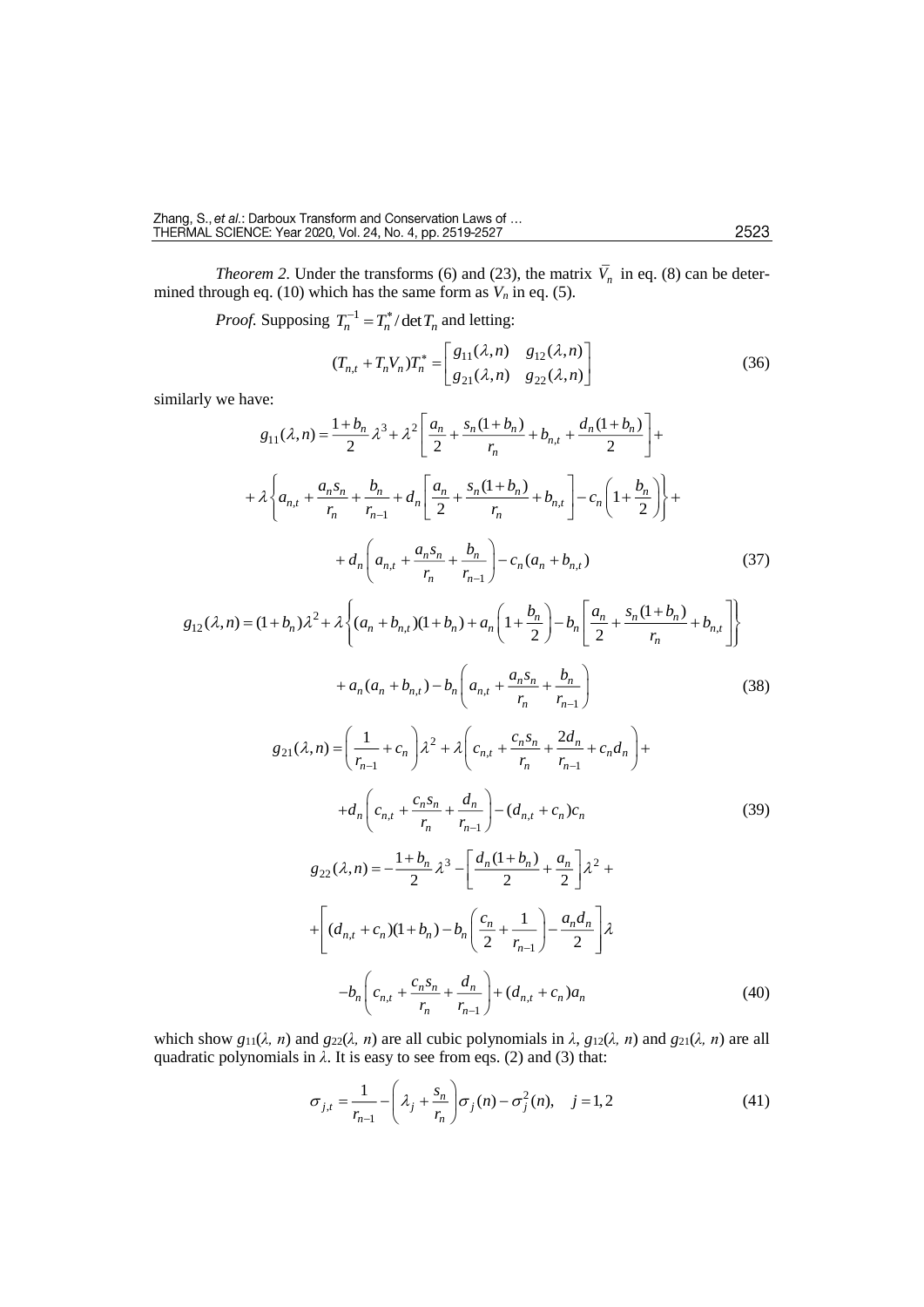From eqs. (18), (19) and (41), we have:

$$
a_{n,t} = \frac{(\lambda_2 \sigma_{1,t} - \lambda_1 \sigma_{2,t})(\lambda_2 - \lambda_1 + \sigma_2 - \sigma_1) - (\lambda_2 \sigma_1 - \lambda_1 \sigma_2)(\sigma_{2,t} - \sigma_{1,t})}{(\lambda_2 - \lambda_1 + \sigma_2 - \sigma_1)^2}
$$
(42)  

$$
b_{\perp} = \frac{(\lambda_2 - \lambda_1)(\sigma_{2,t} - \sigma_{1,t})}{(\lambda_2 - \lambda_1 + \sigma_2 - \sigma_1)^2}
$$

$$
b_{n,t} = \frac{(\lambda_2 - \lambda_1)(\sigma_{2,t} - \sigma_{1,t})}{(\lambda_2 - \lambda_1 + \sigma_2 - \sigma_1)^2}, \quad c_{n,t} = \frac{(\lambda_1 - \lambda_2)(\sigma_1^2 \sigma_{2,t} - \sigma_2^2 \sigma_{1,t})}{(\sigma_1 - \sigma_2)^2}
$$

$$
d_{n,t} = \frac{(\lambda_1 - \lambda_2)(\sigma_2 \sigma_{1,t} - \sigma_1 \sigma_{2,t})}{(\sigma_2 - \sigma_1)^2}
$$
(43)

On the other hand, we can easy to see that  $(T_{n,t} + T_n V_n)T_n^* = (\det T_n)R_n$ , here:

$$
R_n = \begin{bmatrix} R_{11}^{(1)}(n)\lambda + R_{11}^{(0)}(n) & R_{12}^{(0)}(n) \\ R_{21}^{(0)}(n) & R_{22}^{(1)}(n)\lambda + R_{22}^{(0)}(n) \end{bmatrix}
$$
(44)

and hence have:

$$
T_{n,t} + T_n V_n = R_n T_n \tag{45}
$$

Comparing the coefficients of  $\lambda^2$ ,  $\lambda$ , and  $\lambda^0$  in eq. (45) yields:

$$
R_{11}^{(0)}(n) = \frac{s_n}{r_n} + \frac{b_{n,t}}{1 + b_n}, \quad R_{21}^{(0)}(n) = \frac{c_n}{b_n} + \frac{d_{n,t}}{b_n}
$$
(46)

$$
R_{11}^{(1)}(n) = \frac{1}{2}, \quad R_{12}^{(0)}(n) = 1, \quad R_{22}^{(1)}(n) = -\frac{1}{2}, \quad R_{22}^{(0)}(n) = 0 \tag{47}
$$

and hence we have:

$$
a_{n,t} + \frac{a_n s_n}{r_n} + \frac{b_n}{r_{n-1}} = \left(\frac{s_n}{r_n} + \frac{b_{n,t}}{1 + b_n}\right) a_n + c_n, \quad \frac{s_n}{r_n} + \frac{b_{n,t}}{1 + b_n} = \frac{a_n - d_n}{b_n} + \frac{b_{n,t}}{b_n} \tag{48}
$$

$$
\frac{c_n}{b_n} + \frac{d_{n,t}}{b_n} = \frac{c_n}{1+b_n} + \frac{1}{(1+b_n)r_{n-1}}, \quad \frac{c_n}{b_n} + \frac{d_{n,t}}{b_n} = \frac{c_{n,t}}{a_n} + \frac{c_n s_n}{a_n r_n} + \frac{d_n}{a_n r_{n-1}}
$$
(49)

Substituting eqs. (42) and (43) into eqs. (48) and (49), we can verify eqs. (48) and (49) all hold. At the same time, by a direct computation we obtain:

$$
R_{11}^{(0)}(n) = \frac{\overline{s}_n}{\overline{r}_n}, \quad R_{21}^{(0)}(n) = \frac{1}{\overline{r}_{n-1}}
$$
(50)

Equations (44), (47) and (50) clearly tell that  $R_n = V_n$ . Thus, we finish the proof of *Theorem 2*.

### **Exact solutions**

In this section, we employ the DT  $(6)$  and  $(23)$  to construct exact solutions of eq. (1). Firstly, we select a pair of seed solutions  $r_n = s_n = 1$ . Secondly, we obtain two basic solutions of the discrete linear spectral problem (2) and (3):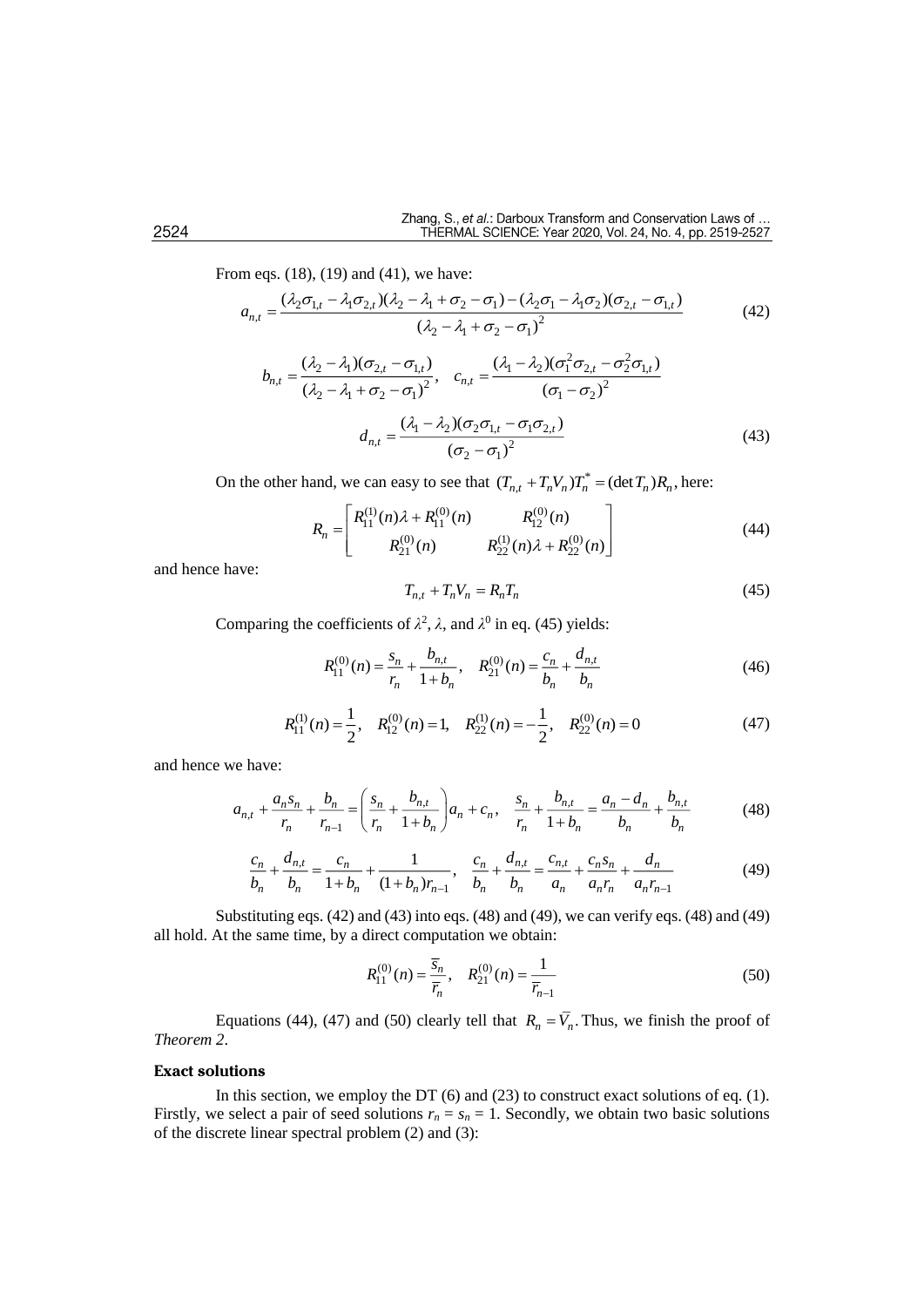$$
\varphi_n(\lambda_j) = \begin{bmatrix} \varphi_{1,n}(\lambda_j) \\ \varphi_{2,n}(\lambda_j) \end{bmatrix} = \begin{pmatrix} \tau_1^n e^{\rho_1 t} \\ \tau_1^{n-1} e^{\rho_1 t} \end{pmatrix}, \quad \psi_n(\lambda_j) = \begin{bmatrix} \psi_{1,n}(\lambda_j) \\ \psi_{2,n}(\lambda_j) \end{bmatrix} = \begin{pmatrix} \tau_2^n e^{\rho_2 t} \\ \tau_2^{n-1} e^{\rho_2 t} \end{pmatrix}
$$
(51)

where

$$
\tau_1 = \frac{(\lambda_j + 1) + \sqrt{(\lambda_j + 1)^2 + 4}}{2}, \quad \tau_2 = \frac{(\lambda_j + 1) - \sqrt{(\lambda_j + 1)^2 + 4}}{2} \tag{52}
$$

$$
\rho_1 = \frac{1 + \sqrt{(\lambda_j + 1)^2 + 4}}{2}, \quad \rho_2 = \frac{1 - \sqrt{(\lambda_j + 1)^2 + 4}}{2} \tag{53}
$$

From eqs. (21) and (22), we have:

$$
a_{n+1} = \frac{(1+b_{n+1})[(1+b_n)(b_n+d_n)-a_nb_n]}{1+b_n},
$$
  

$$
b_{n+1} = \frac{(b_n+d_n-a_n)(1+b_n-a_n)-c_n}{(a_n-b_n-d_n)(1+b_n-a_n)+c_n-(1+b_n)}
$$
 (54)

Substituting the seed solutions  $r_n = s_n = 1$  into eq. (23), we have:

$$
(\overline{r}_n, \overline{s}_n) = \left(\frac{1+b_{n+1}}{1+b_n}, \frac{1+b_{n+1}+a_{n+1}-a_n\overline{r}_n}{1+b_n}\right) \tag{55}
$$

where  $a_n$ ,  $b_n$ ,  $c_n$ , and  $d_n$  are determined by eqs. (16),  $a_{n+1}$  and  $b_{n+1}$  are determined by eq. (55), and  $\sigma_j$  (*j* = 1, 2) is determined by eq. (17). We, therefore, determine the new solutions  $(\bar{r}_n, \bar{s}_n)$ of eqs. (1) by one-fold DT.

# **Conservation laws**

From eqs. (2) and (4), we have  $\varphi_{1,n+1} = (\lambda r_n + s_n)\varphi_{1,n} + r_n \varphi_{1,n-1}$ , which can be written:

$$
1 = (\lambda r_n + s_n)\theta_n + r_n \theta_{n-1} \theta_n \tag{56}
$$

by introducing  $\theta_n = \varphi_{1,n} / \varphi_{1,n+1}$ .

On the other hand, from eqs. (3) and (5) we have:

$$
\varphi_{1,n,t} = \left(\frac{\lambda}{2} + \frac{s_n}{r_n}\right)\varphi_{1,n} + \varphi_{1,n-1}, \quad \varphi_{2,n,t} = \frac{1}{r_{n-1}}\varphi_{1,n} - \frac{\lambda}{2}\varphi_{2,n}
$$
(57)

which lead to:

$$
-(\ln \theta_n)_t = \frac{\varphi_{1,n+1,t}}{\varphi_{1,n+1}} - \frac{\varphi_{1,n,t}}{\varphi_{1,n}}
$$
(58)

namely

$$
-(\ln \theta_n)_t = (E-1)\left(\frac{\lambda}{2} + \frac{s_n}{r_n} + \theta_{n-1}\right) \tag{59}
$$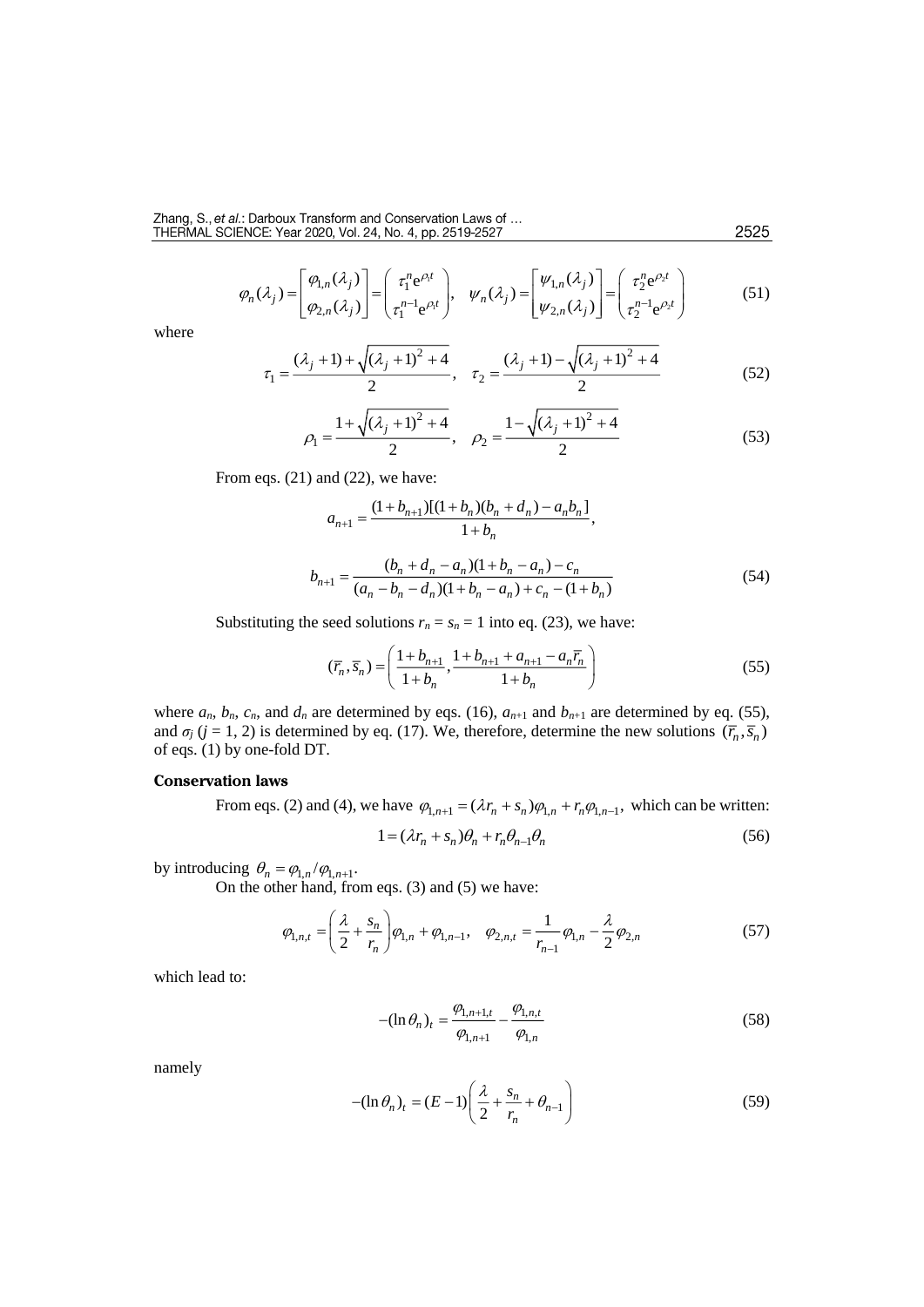If we set:

$$
\theta_n = \sum_{j=1}^{\infty} \theta_n^{(j)} \lambda^{-j} \tag{60}
$$

then eq. (56) becomes:

$$
1 = (\lambda r_n + s_n) \sum_{j=1}^{\infty} \theta_n^{(j)} \lambda^{-j} + r_n \left[ \sum_{j=1}^{\infty} \theta_{n-1}^{(j)} \lambda^{-j} \right] \sum_{j=1}^{\infty} \theta_n^{(j)} \lambda^{-j}
$$
(61)

Comparing the coefficients with same order of  $\lambda$  in eq. (61), we have:

$$
\theta_n^{(1)} = \frac{1}{r_n}, \quad \theta_n^{(2)} = -\frac{s_n}{r_n^2}, \quad \theta_n^{(3)} = \frac{s_n^2}{r_n^3} - \frac{1}{r_n r_{n-1}}
$$
(62)

and so forth. At the same time, a recursion is derived:

$$
\theta_n^{(m+1)} = -\frac{1}{r_n} \left[ s_n \theta_n^{(m)} + r_n \sum_{k=1}^{m-1} \theta_{n-1}^{(k)} \theta_n^{(m-k)} \right], \quad m \ge 2
$$
 (63)

Substituting eq. (60) into eq. (59), we have:

$$
-\left[\ln \sum_{j=1}^{\infty} \theta_n^{(j)} \lambda^{-j}\right]_t = (E-1)\left[\frac{\lambda}{2} + \frac{s_n}{r_n} + \sum_{j=1}^{\infty} \theta_{n-1}^{(j)} \lambda^{-j}\right]
$$
(64)

which can be written as:

( 1) ( ) 1 1 1 1 1 (ln ) ( 1) ( 1) 2 *k k j j j <sup>n</sup> <sup>j</sup> n t n n <sup>n</sup> k j j <sup>n</sup> t s r r E k r* (65)

Comparing each of the coefficients with same order of  $\lambda$  in eq. (65), we obtain the following infinite many conservation laws of eqs. (1):

$$
(\ln r_n)_t = (E-1)\frac{s_n}{r_n}, \quad \left(\frac{s_n}{r_n}\right)_t = (E-1)\frac{1}{r_{n-1}}, \quad \left(\frac{1}{r_{n-1}} - \frac{1}{2}\frac{s_n^2}{r_n^2}\right)_t = -(E-1)\frac{s_{n-1}}{r_{n-1}^2} \tag{66}
$$

#### **Acknowledgment**

This work was supported by the Natural Science Foundation of China (11547005), the Natural Science Foundation of Liaoning Province of China (20170540007), the Natural Science Foundation of Education Department of Liaoning Province of China (LZ2017002) and Innovative Talents Support Program in Colleges and Universities of Liaoning Province of China (LR2016021).

#### **References**

- [1] He, J. H., [A Tutorial Review on Fractal Spacetime and Fractional Calculus,](http://apps.webofknowledge.com/full_record.do?product=UA&search_mode=GeneralSearch&qid=1&SID=5Dza3Ogufbvrjq2Ld3i&page=1&doc=3) *International Journal of Theoretical Physics, 53* (2014), 11, pp. 3698-3718
- [2] He, J. H., Fractal Calculus and its Geometrical Explanation, *[Results in Physics](https://www.sciencedirect.com/science/journal/22113797)*, *[10](https://www.sciencedirect.com/science/journal/22113797/10/supp/C)* (2018), Sept., pp. 272- 276
- [3] Li, X. X., *et al.,* [A Fractal Modification of the Surface Coverage Model for an Electrochemical Arsenic](https://www.sciencedirect.com/science/article/pii/S0013468618325143)  [Sensor](https://www.sciencedirect.com/science/article/pii/S0013468618325143)*, [Electrochimica Acta](https://www.sciencedirect.com/science/journal/00134686)*, *296* (2019), Feb., pp. 491-493

2526